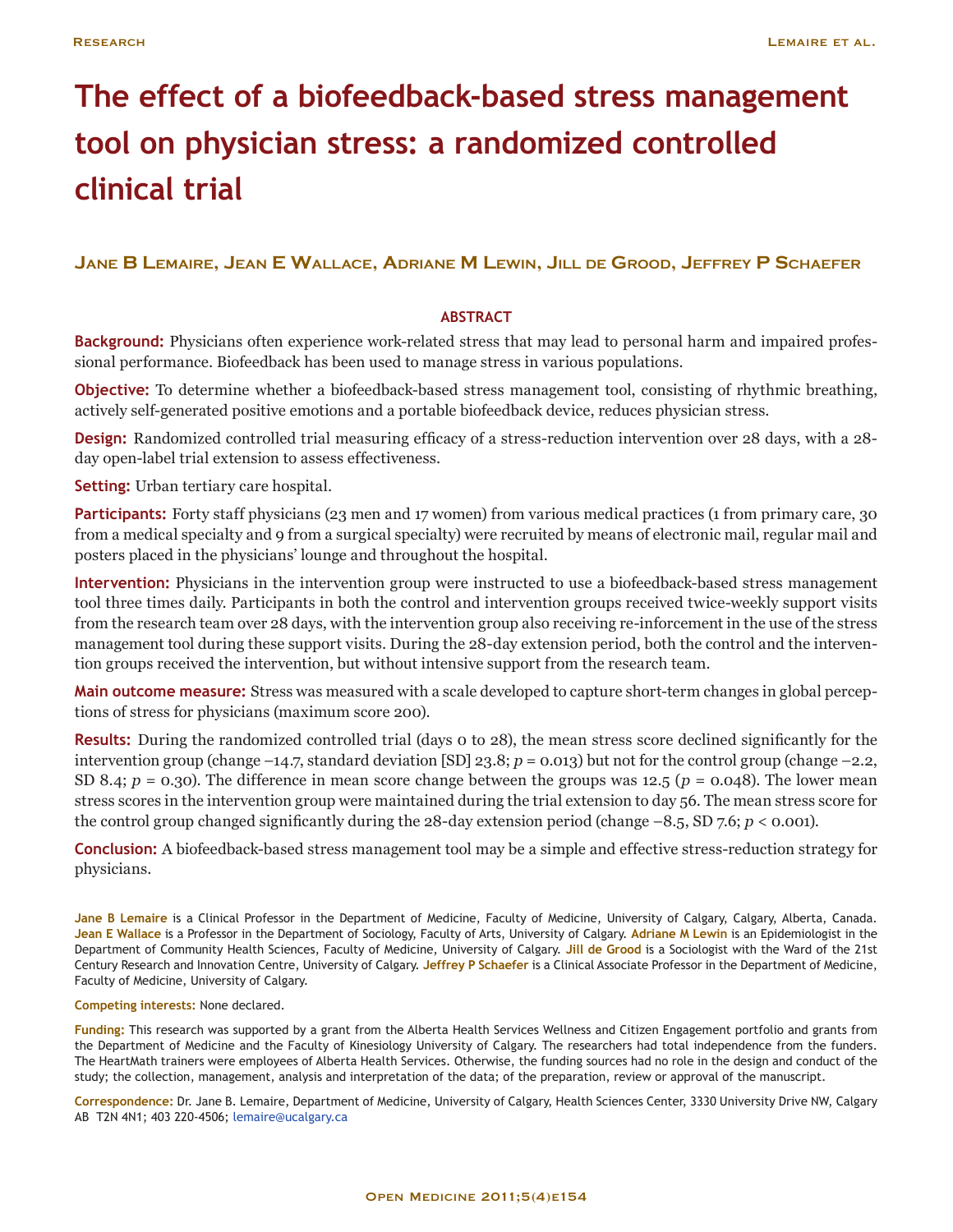G**iven the nature of their occupational duties** and environment, physicians often experience work-related stress,<sup>1</sup> which may lead to personal harm such as burnout, depression and substance abuse, as well as impaired professional performance, indicated by medication errors and reduced attentiveness or caring behaviour toward their patients.<sup>2</sup> Stress management refers to a range of processes that are intended to mitigate aspects of the psychobiology of stress. Biofeedback, an intervention that involves measuring a person's quantifiable bodily functions (e.g., blood pressure, heart rate, muscle tension) and conveying the information to the person in real time, is a useful way of providing guidance and reinforcement for successful management of the physiological response to stress. Various biofeedback techniques have been used in different populations for the treatment of, and to help deal with the stress caused by, disorders such as hypertension, migraine headaches, tinnitus, irritable bowel syndrome and fibromyalgia.<sup>3-6</sup> Stress and emotion have also been linked to heart rate variability (HRV), a measure of naturally occurring beatto-beat changes in the heart rate reflecting vagal antagonism of sympathetic influences.7,8 Biofeedback tools that incorporate measures of HRV enable study of the linkage between HRV and both the psychology and the biology of stress. $9-12$  For example, a biofeedback device that measures and communicates the beneficial HRV resulting from rhythmic breathing coupled with actively self-generated positive emotions provides reinforcement to the user that their efforts to reduce stress are effective.<sup>7</sup>

Physician wellness has been increasingly linked to the quality of patient care, yet the attention that physicians pay to self-wellness is suboptimal, because of individual, professional and health care organizational factors.<sup>2</sup> It is therefore important to explore practical and credible means of helping physicians to contend with workrelated stress, with the ultimate goal of improving their overall performance. A stress management tool that incorporates a biofeedback device provides the physician with direct evidence of positive physiological change.

The aim of this study was to determine whether the use of a biofeedback-based stress management tool (consisting of rhythmic breathing, actively self-generated positive emotions and a portable biofeedback device) helps to reduce physician stress.

# **METHODS**

**Design.** During the first 28 days of this study, we conducted an open-label, randomized controlled clinical trial with concealed allocation to assess the efficacy of the stress management tool for reducing physician stress. In an open-label trial extension (days 28 to 56) applied to both arms, we assessed the effectiveness of the intervention by measuring 1) any sustained stressreduction effects in the intervention cohort, who were instructed to continue using the stress management tool until day 56; and 2) the stress-reduction effects of the tool in a real-life setting, without intensive support from the research team, by having the physicians enrolled in the control arm over days 0 to 28 participate in a training session on or about day 28 with instructions to use the stress-reduction tool until day 56. We measured outcomes at days 0, 28 and 56.

**Setting, participants and randomization.** Eligible participants were staff physicians practising in an urban tertiary care centre. We recruited participants in March 2009, by electronic mail, regular mail and posters placed in the physicians' lounge and throughout the hospital. We performed the study from April to June 2009. We excluded potential participants who screened positive for major depression with the 9-item Patient Health Questionnaire (PHQ-9) depression scale $13$  and referred them to the provincial physician wellness support program. We used a computer program to generate a random allocation sequence for assigning participants to either the control or the intervention group, with stratification by sex to ensure parity within groups. Participants' allocation to the control or intervention group was concealed until after the research assistant and/or the co-investigators had confirmed eligibility criteria and received informed consent. Given the nature of the intervention and the outcome measures, the study was not blinded. We collected data primarily at the hospital, with participants occasionally completing the stress questionnaire by accessing the study website from an off-site location.

**Intervention.** The biofeedback-based stress management tool used in our study consisted of a combination of rhythmic breathing, self-generated positive emotion and a biofeedback device to reinforce positive physiological change when dealing with stress. The biofeedback device, the emWavePSR (Personal Stress Reliever) (HeartMath, LLC, Boulder Creek, California), is a lightweight, batteryoperated device about the size of a small deck of cards that can be carried in a pocket or purse. It calculates beat-to-beat changes in heart rate (i.e., HRV) to produce a measure of physiological coherence. This state may be achieved through the quick coherence technique, which comprises rhythmic breathing coupled with actively self-generated positive emotions such as appreciation for something or someone or remembering a special place in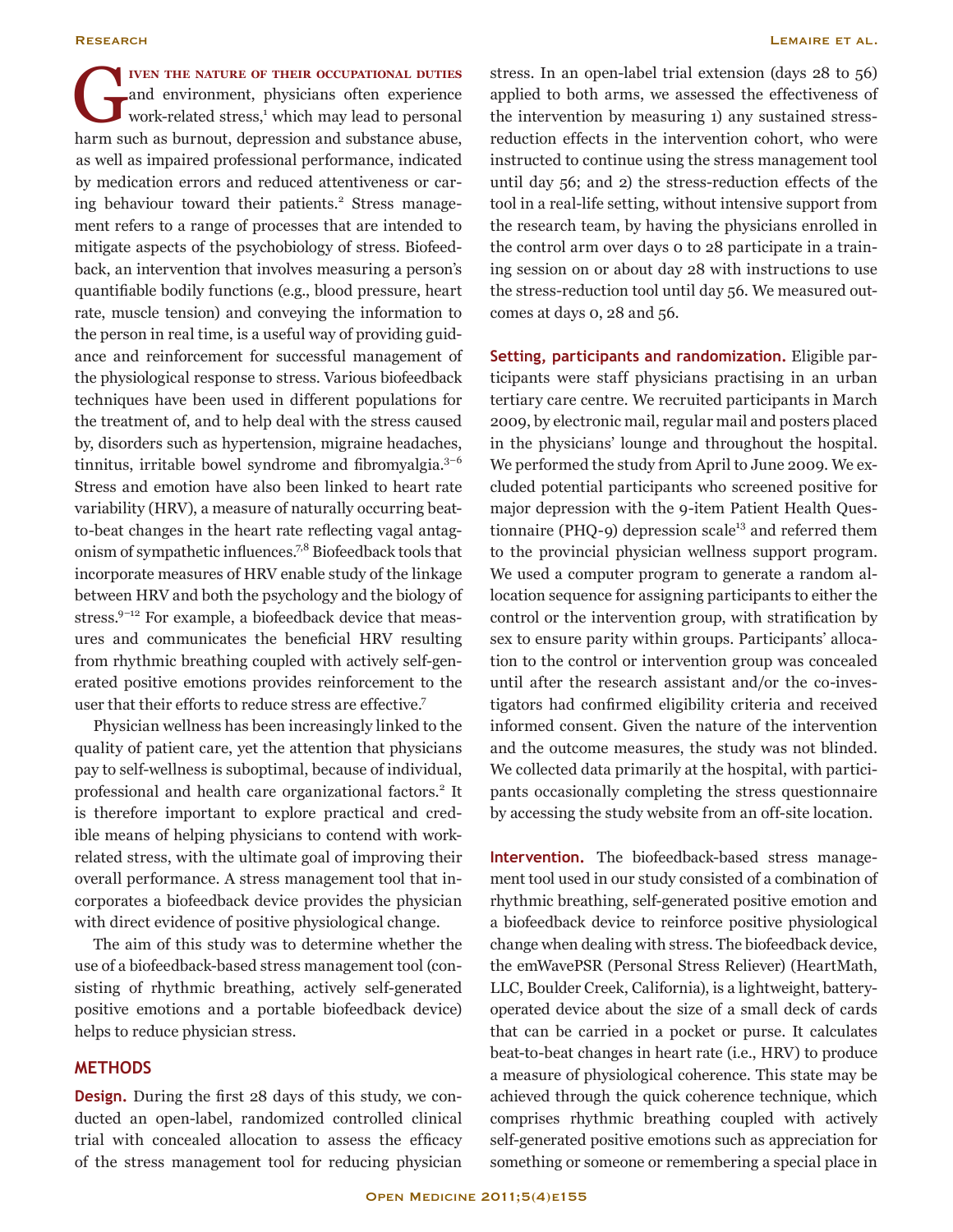nature. The device reads heart rate through a digit or ear lobe sensor and provides reinforcement of successful implementation of the quick coherence technique through visual cues (e.g., a light that transitions from red to blue to green with increasing coherence and another that pulses with the captured heart beat) and auditory cues (e.g., beeps signalling that coherence has been achieved). An accompanying software application (emWavePC) performs these tasks within a Microsoft Windows environment for use on a laptop or desktop computer, providing a more detailed real-time quantitative and graphical display of heart rhythm pattern. Participants received an emWavePSR to use throughout the pertinent study period (intervention group, days 0 to 56; control group, days 28 to 56) and to keep thereafter. They also attended a 30-minute standardized training session provided by personnel employed by the health region who had undergone formal training to become qualified as instructors. The study participants were taught the quick coherence technique, the principles of the biofeedback device (through demonstrations of both the emWavePSR and the emWavePC software) and how to use their personal emWavePSR, and were given contact information should questions arise. The research assistants also used the emWavePC version during their twice-weekly encounters with participants in the intervention group during days o to 28, to reinforce the visual display of coherence.

**Randomized controlled trial (days 0 to 28).** Participants allocated to the intervention group received a brochure describing the provincial physician wellness support program; were given a biofeedback device and participated in an individual training session to learn the quick coherence technique and how to use the device, with an offer of optional follow-up instruction; and were given a prescription to use the stress management tool during study days 0 to 28 for 5 minutes at least three times daily. A research assistant contacted each participant in the intervention group twice weekly to measure stress and well-being, heart rate and blood pressure; to document their adherence to using the stress management tool; and to record a 3-minute biofeedback session using the emWavePC software. Each of these encounters enabled the research assistant to reinforce use of the stress management tool and to further visually display participants' ability to achieve coherence levels over the course of the study.

Participants allocated to the control group received the same brochure describing the provincial physician wellness support program and were contacted twice weekly by a research assistant to measure stress and well-being, heart rate and blood pressure.

**Trial extension (days 28 to 56).** Participants allocated to the intervention group were told to continue using the stress management tool at their discretion and were offered the opportunity to request and receive additional training and support. A research assistant contacted each participant in the intervention group on or about day 56 to gather outcome measures data.

Each participant allocated to the control group received a biofeedback device and participated in a personal training session on or about day 28. Each participant was given a prescription to use the stress management tool during study days 28 to 56 for 5 minutes at least three times daily and was offered the opportunity to request and receive additional training and support; however, these participants were not otherwise supported by the research team. A research assistant contacted each participant on or about day 56 to gather outcome measures data.

**Outcome measures.** We measured the primary outcome, stress, with a multiple-item scale developed by the research team and intended to measure global perceptions of stress and also to capture occupation-specific stress that is particularly relevant to physicians (Appendix A). The survey included 15 items from the Perceived Stress Scale, a reliable and valid psychological instrument designed to measure perceptions of stress (defined as how unpredictable, uncontrollable and overloaded respondents find their lives) over a short period (i.e., 1 to 2 months).<sup>14,15</sup> The questions in the Perceived Stress Scale are of a general nature, not specific to any subpopulation, and are considered valid across sex and age categories. The survey also included 25 selected items from the Personal and Organizational Quality Assessment–Revised (POQA-R) questionnaire, $16$  an 85-item self-report inventory designed to reflect key psychological and workplace elements indicating the overall quality of one's experiences within an organization. We chose specific items from this questionnaire on the basis of the results of a pilot study of 10 hospital-based physicians, who were asked to provide a written response describing in their own words how they felt when they were busy or stressed at work. The 25 selected items represented three themes: anxiety or anger, physical symptoms of stress and workrelated time pressures. The final 40-item instrument was validated through confirmatory common factor analysis $17$  with varimax rotation showing that all 40 items loaded onto a single factor with an eigenvalue of 18.8 (results available upon request). The response set for all items consisted of never (coded 0), almost never (coded 1), sometimes (coded 2), often (coded 3), very often (coded 4) and always (coded 5). Values for all 40 items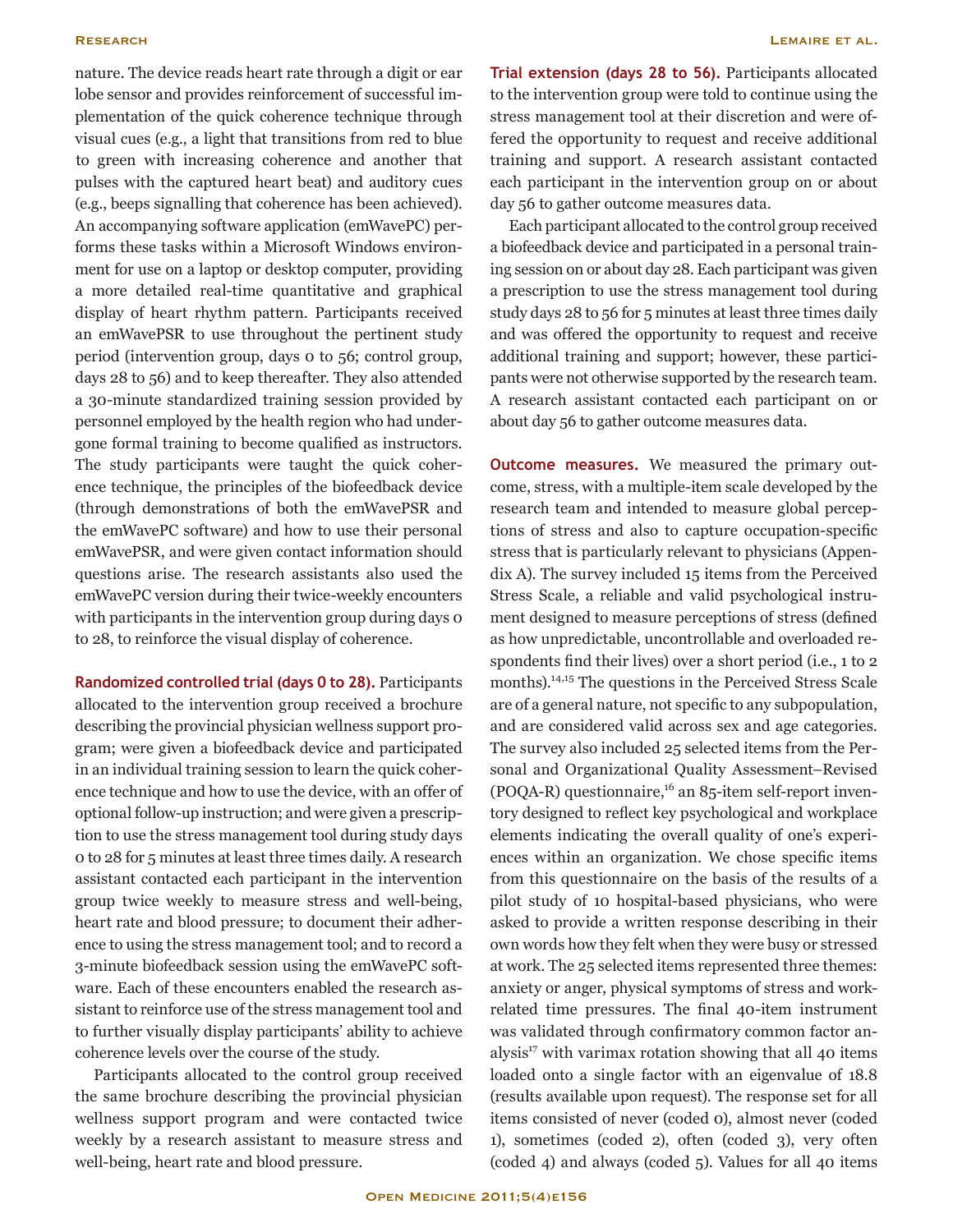were summed for a maximum possible stress score of 200, where a higher score indicated greater feelings of stress. The inter-item reliability for the summated scale was 0.97 based on Cronbach's  $α$ , which was calculated for all participants at day 0.

The secondary outcome measures included adherence, heart rate, blood pressure, and salivary cortisol levels. We defined good adherence as at least 15 minutes per day of self-reported use of the stress management tool (based on the prescribed instructions for use), as calculated by the daily mean for days 0 to 28. We collected baseline demographic data at enrolment. Heart rate and blood pressure were measured using Physiologic Auto Blood Pressure Monitor model 106-925 (AMG Medical Inc, Montréal, Quebec). Salivary cortisol level was analyzed by enzyme immunoassay (Salimetrics LLC, State College) according to the manufacturer's instructions, with samples collected upon awakening (fasting) and at midday, suppertime and before bedtime on or about days 0 and 28.

**Statistical analysis**. We performed a sample-size calculation and determined that we needed 17 participants per study arm to detect a between-group difference in stress score of 15 (with 80% power and an estimated common standard deviation [SD] of 15). In conducting the study, we targeted final enrolment of about 20 participants per group to account for possible loss to follow-up. We expressed measurements of participants' baseline characteristics as means with SD for continuous variables (age, years in practice, heart rate, systolic and diastolic blood pressure, salivary cortisol) and as proportions for categorical variables (sex, marital status, medical practice, smoking status and exercise pattern). Stress scores at days 0, 28 and 56 were expressed as a group mean and SD. Because of the small sample size, we used nonparametric methods to compare changes in stress scores. We performed within-group comparisons using the Wilcoxon signed-rank test and between-group comparisons using the Wilcoxon rank-sum test. We limited calculation of mean change in stress score to participants for whom data were complete, as this value was calculated by subtracting, for each participant, the score on day 0 from the score on day 28, and then reporting the mean of these differences. The same analysis was used for calculating the mean changes in stress score over days 0 to 56 and days 28 to 56. We used a  $\chi^2$  test to compare dichotomized (reduced v. not reduced) stress scores. We calculated daily mean adherence to prescribed use of the stress management tool by summing daily total minutes of use divided by 28 for each participant in the intervention group for days 0 to 28. All statistical analyses were

performed with Stata 10 software (StataCorp LP, College Station, Texas).

**Ethics approval.** We obtained ethics approval from the Conjoint Health Ethics Review Board of the University of Calgary, and we obtained written informed consent from all participants.

# **RESULTS**

**Participant characteristics.** Forty-one potential participants were screened, and 40 physicians from various medical practices participated (19 in the control group and 21 in the intervention group), all of whom completed the study protocol (Fig. 1). No adverse effects of the intervention were reported. Complete primary outcome data were available for all but one participant in the control group at day 0 and for all but one person in each group at day 28. The eligible participants consisted of 23 men (11 control and 12 intervention) and 17 women (8 control and 9 intervention) (Table 1). The mean age was 44.8 years in the control group and 47.8 years in the intervention group. Fifteen participants in the control group and 18 in the intervention group were married. Participants in



**Figure 1: Flow of participants in a study of a stress-management tool for physicians**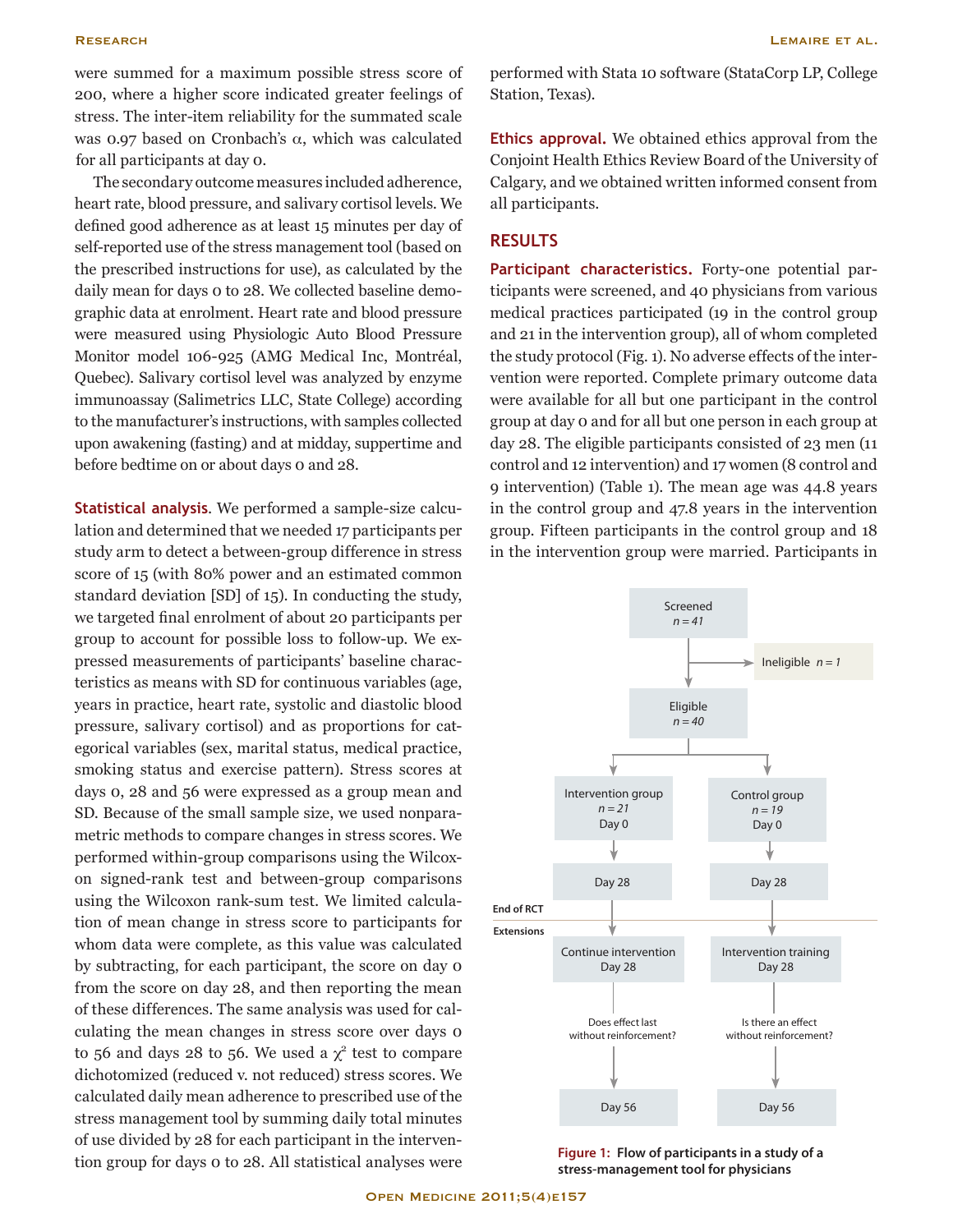the control and intervention groups had been practising medicine for a mean of 13.0 and 14.3 years, respectively. The mean age of starting practice (32 years) likely reflected the makeup of the cohort, which consisted almost exclusively of specialist physicians, who spend up to 5 years in residency before completing their training. Participants were from a variety of medical practices (1 [2%] from primary care, 30 [76%] from a medical specialty and 9 [22%] from a surgical specialty). With the exception of mean baseline heart rate (67 beats/minute v. 74 beats/minute in the intervention and control groups; *p* = 0.030), there were no statistically significant differences between the two groups (Table 1).

**Stress.** The following results were obtained with respect to stress.

*Randomized controlled trial (days 0–28).* The baseline mean stress score of 81.3 (SD 29.5) for the intervention group dropped to 65.0 (SD 26.6) at day 28, corresponding to a statistically significant mean change of  $-14.7$ (SD 23.8; *p* = 0.013) (Table 2). The baseline mean stress

score of 74.1 (SD 24.5) for the control group dropped to 69.8 (SD 26.6) at day 28, corresponding to a mean change of –2.2 (SD 8.4), but this change was not statistically significant ( $p = 0.30$ ). The difference in score change between the groups was significant  $(12.5; p = 0.048)$ . A sensitivity analysis of the individual components of the stress score (Perceived Stress Scale and items derived from the POQA-R) showed a statistically significant decrease in mean stress scores for the intervention group but not for the control group, which mirrored the main study results (results available upon request). Fifteen (75%) of 20 physicians in the intervention group but only 10 (59%) of 17 in the control group had reduced stress scores at day 28 relative to day  $0 \left(\chi^2 p \text{ value} = 0.30\right)$ (Fig. 2).

*Trial extension (days 28–56).* For the intervention group, a reduction in the mean stress score was maintained through to day 56. The day 0 mean score of 81.3 (SD 29.5) dropped to 68.3 (SD 29.1) at day 56, corresponding to a statistically significant change of –13.0 (SD 25.0; *p* = 0.027). Fourteen (67%) of 21 physicians in the intervention group had a reduced stress score at day 56 relative to day

0 (Fig.  $3$ ;  $p = 0.12$ ). For the control group, whose participants underwent training for use of the stress management tool without intensive reinforcement and support during days 28 to 56, mean stress scores also dropped, from 69.8 (SD 26.6) at day 28 to 61.3 (SD 25.1) at day 56, corresponding to a statistically significant change of  $-8.5$ (SD 7.6; *p* < 0.001). Fifteen (83%) of 18 physicians in the control group had a reduced stress score at day 56 relative to day 28 (Fig. 4;  $p = 0.005$ ).

The mean changes in stress score experienced by the intervention group in the randomized controlled trial  $(-14.7, 95\%$  confidence interval [CI]  $-25.8$  to  $-3.6$  and by the control group exposed to the intervention during the trial extension  $(-8.5, 95\% \text{ CI} -12.3 \text{ to } -4.7)$  were not significantly different ( $p = 0.30$ ). The mean change in stress score experienced by the control group during the randomized controlled trial  $(-2.2, 95\% \text{ CI} -6.5)$ to 2.1) was significantly different from the mean change in stress score when the same group was exposed to the intervention during the trial extension (–8.5, 95% CI  $-12.3$  to  $-4.7$ ) ( $p = 0.026$ ).

### **Table 1: Characteristics of participants in a randomized controlled trial of a stress management tool for physicians**

|                                       |                     | Group; no. (%) of participants* |         |
|---------------------------------------|---------------------|---------------------------------|---------|
| Characteristic                        | Control<br>$n = 19$ | <b>Intervention</b><br>$n = 21$ | p value |
| Demographic                           |                     |                                 |         |
| Sex, male                             | 11(58)              | 12(57)                          | 0.96    |
| Age, yr, mean (SD)                    | 44.8 (8.2)          | 47.8 (8.5)                      | 0.27    |
| Marital status, married               | 15 (79)             | 18 (86)                         | 0.56    |
| Time in practice, yr, mean (SD)       | 13.0(8.1)           | 14.3 (9.8)                      | 0.65    |
| Type of medical practice              |                     |                                 | 0.46    |
| Primary care                          | 1(5)                | 0(0)                            |         |
| Medical specialty                     | 13 (68)             | 17(81)                          |         |
| Surgical specialty                    | 5(26)               | 4(19)                           |         |
| Physiological                         |                     |                                 |         |
| Heart rate, beats/min, mean (SD)      | 74 (12)             | 67(10)                          | 0.030   |
| Blood pressure, mm Hg, mean (SD)      |                     |                                 |         |
| Systolic                              | 123(15)             | 123(17)                         | 0.98    |
| <b>Diastolic</b>                      | 77(9)               | 77 (10)                         | 0.78    |
| Salivary cortisol, + µg/dL, mean (SD) | 0.42(0.23)          | 0.43(0.30)                      | 0.87    |
| Lifestyle                             |                     |                                 |         |
| Smoking                               | 0(0)                | 1(5)                            | 0.34    |
| Exercise pattern                      |                     |                                 | 0.28    |
| <1 day/wk                             | 3(16)               | 4(19)                           |         |
| 1 or 2 days/wk                        | 4(21)               | 2(10)                           |         |
| 2-4 days/wk                           | 7(37)               | 13(62)                          |         |
| > 4 days/wk                           | 5(26)               | 2(10)                           |         |
| $SD = standard deviation$ .           |                     |                                 |         |

\*Except as indicated otherwise.

†First sample of the day.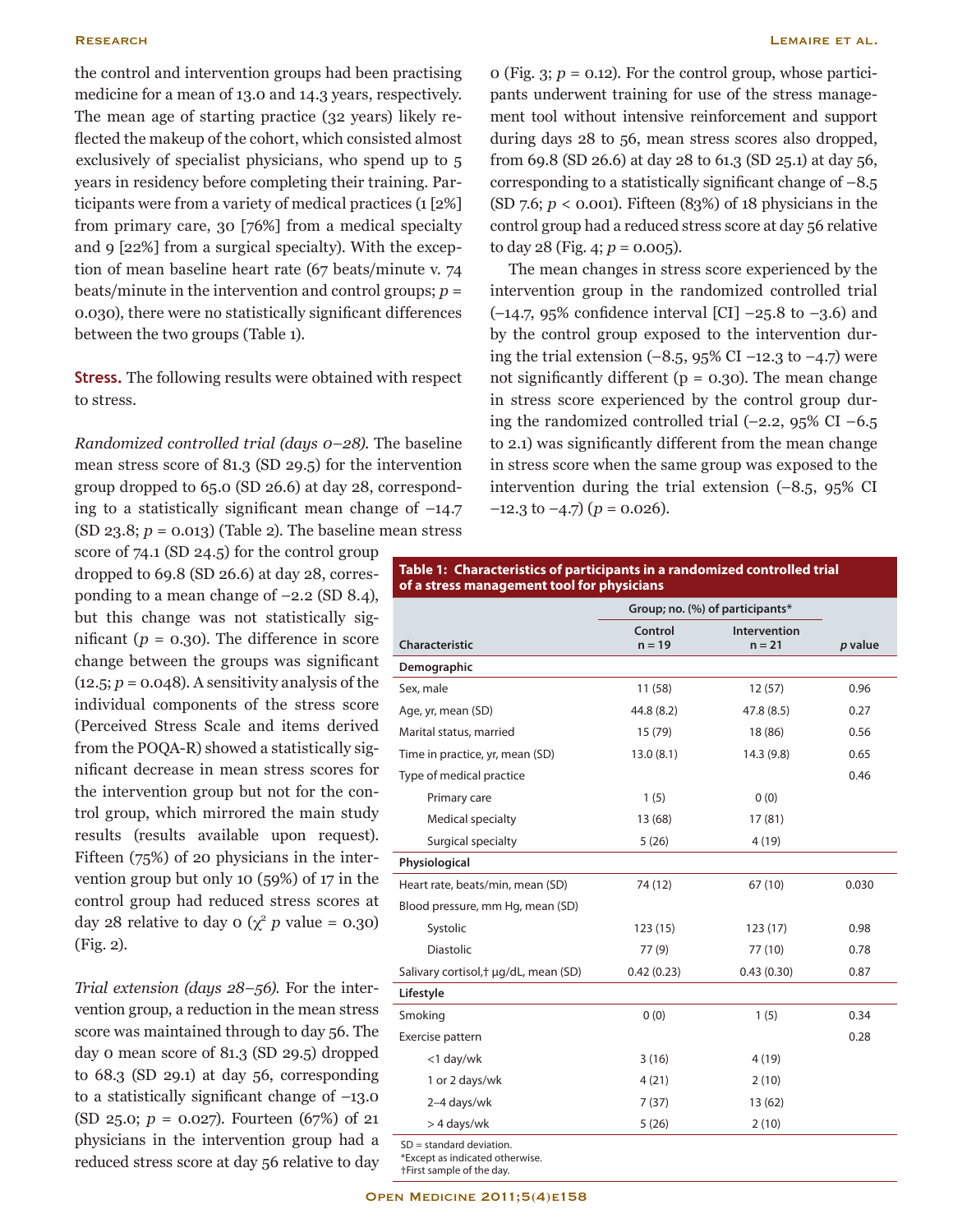**Adherence.** In terms of adherence, 6 participants in the intervention group met the criteria for good adherence (an average of 15 or more minutes per day during the intervention period), and 14 had poor adherence (data were missing for one participant). Those with good adherence all showed a decrease in their stress scores during the intervention period. Of the 14 with poor adherence, 9 had decreased stress scores and 5 had increased stress scores.

In terms of stress score change in the intervention group and during the intervention period, the 15 participants with decreased stress scores used the stress management tool over a range of 2 to 40 minutes per day (mean 14, SD 10), with a total 28-day cumulative range of 47 to 1120 minutes (mean 386, SD 292). The 5 participants with increased stress scores used the stress management tool over a range of 5 to 12 minutes per day

(mean 9, SD 3), with a total 28-day cumulative range of 151 to 347 minutes (mean 260, SD 76).

**Physiological measurements.** Over days 0 to 28, there were no statistically significant within-group changes in blood pressure, heart rate or salivary cortisol, nor any significant differences between the control and intervention groups (Table 2). Across days 0 to 56, the intervention group had no significant changes in blood pressure or heart rate, nor did the control group when using the stress management tool during days 28 to 56. Notably, only 2 people in the control group and 3 in the intervention group had systolic blood pressure above 140 mm Hg on day 0.

# **DISCUSSION**

An intervention with a stress management tool consisting of rhythmic breathing, actively self-generated

|                                   |                         | Group; mean (SD)          |                                      |
|-----------------------------------|-------------------------|---------------------------|--------------------------------------|
| Variable                          | Control                 | Intervention              | p value, between-group<br>difference |
| <b>Stress score</b>               |                         |                           |                                      |
| <b>Baseline</b>                   | 74.1 (24.5)<br>$n = 18$ | 81.3 (29.5)<br>$n = 21$   |                                      |
| Day 28                            | 69.8 (26.6)<br>$n = 18$ | 65.0 (26.6)<br>$n = 20$   |                                      |
| Within-group change               | $-2.2(8.4)$<br>$n = 17$ | $-14.7(23.8)$<br>$n = 20$ | 0.048                                |
| p value for within-group change   | 0.30                    | 0.013                     |                                      |
| <b>Physiological measurements</b> |                         |                           |                                      |
| Systolic blood pressure, mm Hq    | $n = 19$                | $n = 21$                  |                                      |
| <b>Baseline</b>                   | 123(15)                 | 123(17)                   |                                      |
| Day 28                            | 122(12)                 | 122(14)                   |                                      |
| Within-group change               | $-1.5(15.6)$            | $-1.0(15.9)$              | 0.93                                 |
| $p$ value for within-group change | 0.68                    | 0.76                      |                                      |
| Diastolic blood pressure, mm Hg   | $n = 19$                | $n = 21$                  |                                      |
| <b>Baseline</b>                   | 77 (9)                  | 77(10)                    |                                      |
| Day 28                            | 77(7)                   | 79 (8)                    |                                      |
| Within-group change               | $+0.1(10.4)$            | $+1.9(9.6)$               | 0.58                                 |
| $p$ value for within-group change | 0.97                    | 0.38                      |                                      |
| Heart rate, beats/min             | $n = 19$                | $n = 21$                  |                                      |
| <b>Baseline</b>                   | 74 (12)                 | 67 (10)                   |                                      |
| Day 28                            | 73 (13)                 | 68 (11)                   |                                      |
| Within-group change               | $-1.1(12.5)$            | $+1.4(8.9)$               | 0.47                                 |
| $p$ value for within-group change | 0.70                    | 0.48                      |                                      |
| Morning salivary cortisol, µg/dL  | $n = 15$                | $n = 18$                  |                                      |
| <b>Baseline</b>                   | 0.418(0.23)             | 0.429(0.31)               |                                      |
| Day 28                            | 0.422(0.23)             | 0.414(0.19)               |                                      |
| Within-group change               | $+0.004(0.33)$          | $-0.015(0.27)$            | 0.85                                 |
| $p$ value for within-group change | 0.96                    | 0.81                      |                                      |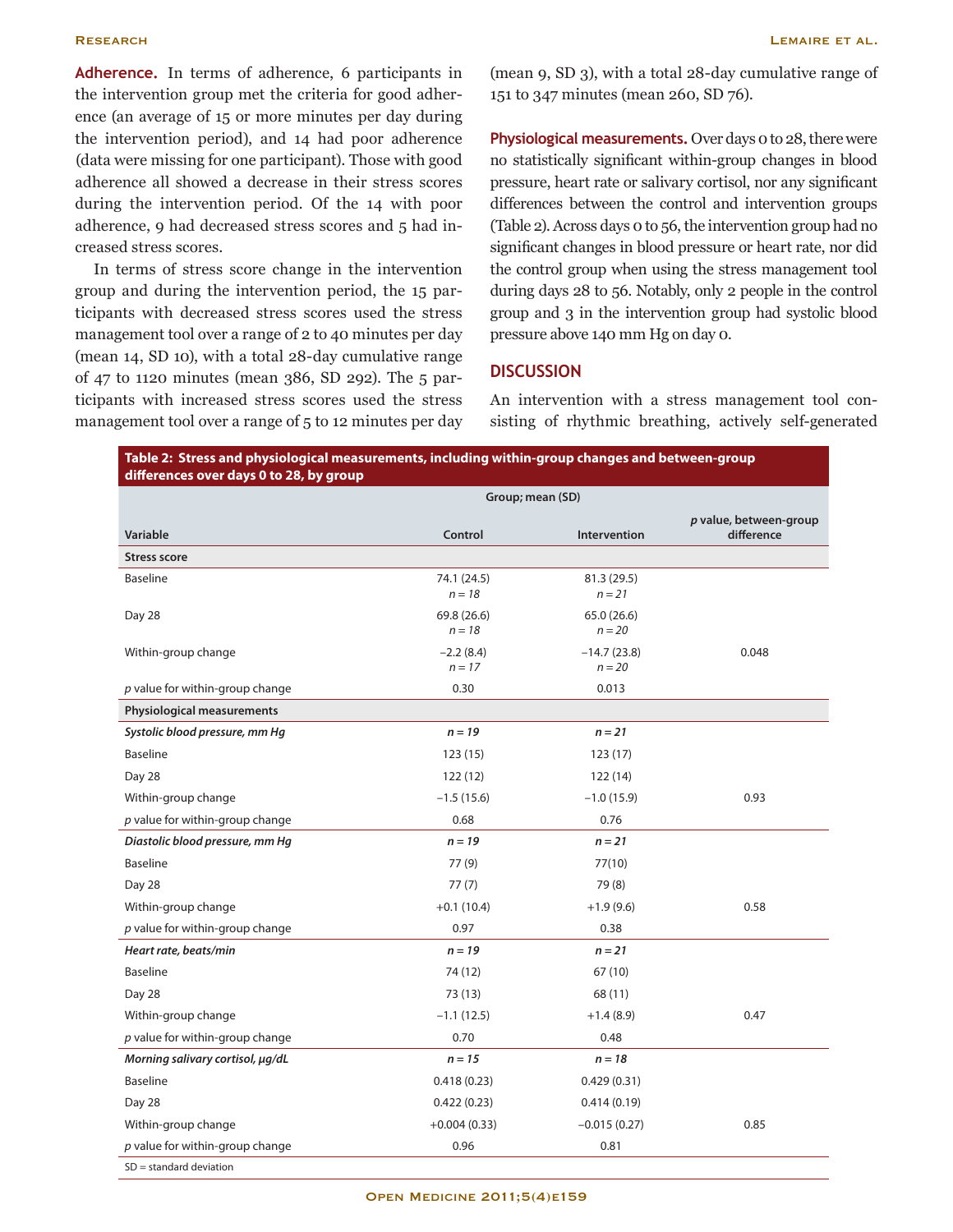





positive emotion and a portable biofeedback device to reinforce positive physiological change in terms of HRV was associated with a significant decline in measured stress for physicians. The benefit of this decline to the intervention group was sustained over a prolonged period (i.e., during an open-label trial extension of 28 days). Furthermore, the control group, when exposed to the intervention during the trial extension period without intensive reinforcement and support, also showed a significant decrease in measured stress. Adherence data suggested that an average of 15 minutes per day of use of the stress management tool over a 1-month period may be sufficient to provide benefit. The study did not reveal changes in any of the secondary outcome measures, most likely because of the relatively short trial period. For heart rate and blood pressure, the starting values were in the normal range, which may also have contributed to the finding of no change over the study period.

Although it is difficult to quantify what is a meaningful or clinically significant difference when using healthrelated instruments, the literature supports a threshold of change of approximately half a standard deviation as being a "minimally important difference."<sup>18</sup> The change observed in the intervention group met this criterion. In addition, the results of a related qualitative study in which the physicians were interviewed at the end of this study suggested that nearly all intended to continue using the stress management tool because of the positive effects it had had on how they dealt with work-related stress (unpublished data).

The practice of medicine is stressful for physicians, involving increasing workloads, emotionally charged situations, excessive cognitive requirements and frequent organizational changes. The potential psychological and physical effects of stress upon physicians were well documented in a previous review.<sup>2</sup> In related research, Cohen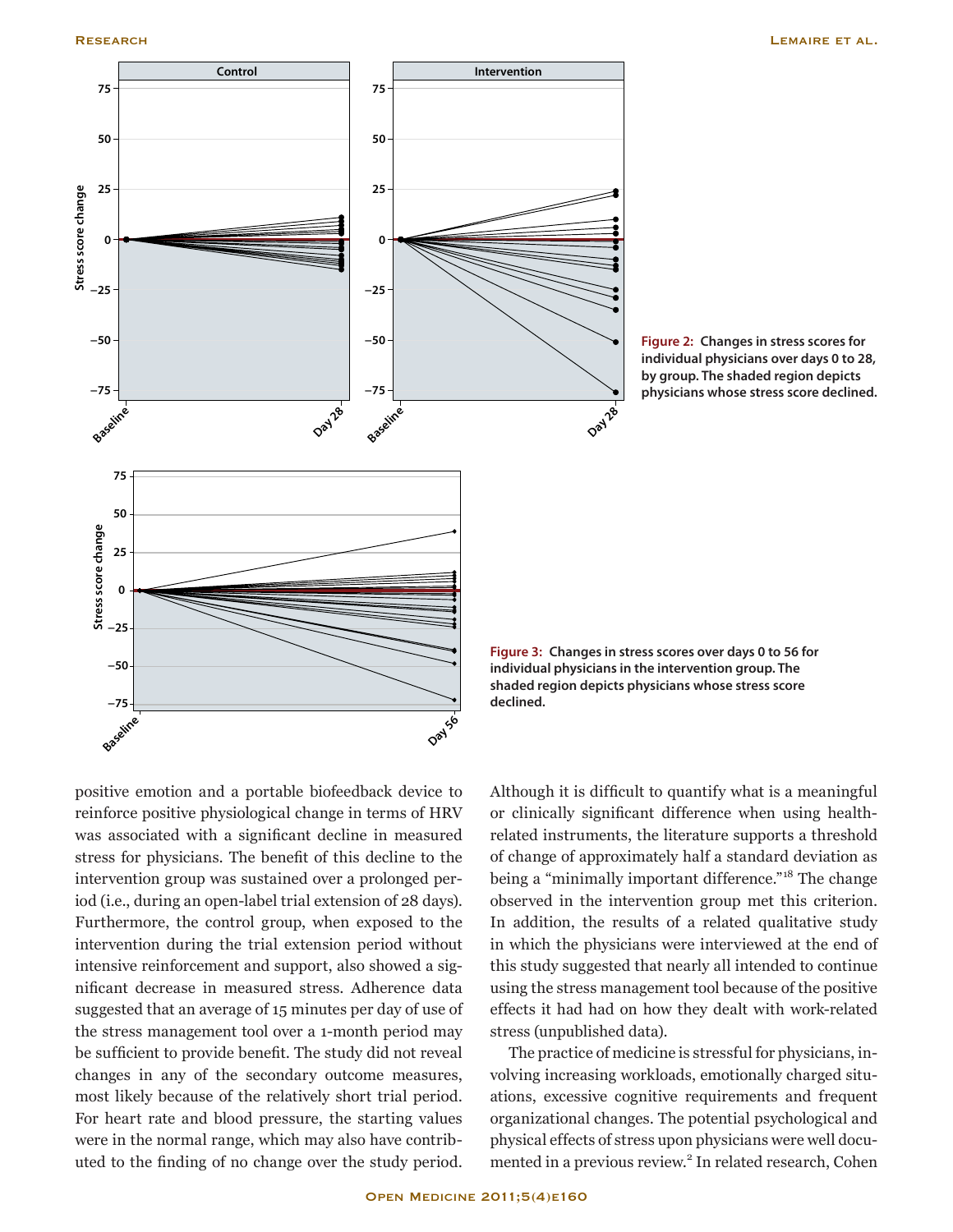

**Figure 4: Changes in stress scores over days 28 to 56 for individual physicians in the control group after introduction to the intervention on day 28. The shaded region depicts physicians whose stress score declined.**

and colleagues explored the basic physiology of stress facing medical students when having to deliver bad news versus good news using a simulated patient encounter. The delivery of bad news was associated with increased cardiovascular responses, self-reported distress and an increase in natural killer cell function.<sup>19</sup> Physicians may use a variety of strategies to cope with stress, including problem-focused coping, which facilitates completion of work tasks (e.g., making a plan of action); emotionfocused coping, which assists people in managing their emotional reaction to stressors (e.g., using humour to lighten the situation); and seeking support from colleagues, family and friends; or they may use maladaptive coping strategies (e.g., alcohol abuse or drug use).<sup>20-23</sup> A literature search (MEDLINE, 1985 to 2010) showed that health systems' efforts to reduce occupational distress for physicians have included interventions such as alterations of the physical work schedule and environment, establishment of support groups, programs that teach coping strategies, face-to-face counselling sessions and mail-out self-help interventions.<sup>24-28</sup> Although biofeedback of various types, in particular those based on HRV, have been used to enhance patient care, we found no evidence of research exploring biofeedback techniques as a stress management tool for physicians.

There may have been several reasons why the intervention that we used in this study was associated with reduced stress scores. First, the concrete visualization of achieving "coherence" provided by the biofeedback device and by the emWavePC sessions with the research assistant may have enhanced both physicians' skill and their belief in their ability to manipulate psychobiologic responses to stress, thus strengthening compliance and effort. Second, public admission or acknowledgement, prevention and/or treatment of stress are sometimes stigmatized within the medical profession and may be perceived as a sign of weakness and incompetence,<sup>2</sup> but the technology- and physiology-based stress management tool may have helped to overcome these challenges by legitimizing the psychobiology of stress and by providing a quantifiable and dynamic measure of stress. Third, the ease of portability and use of the stress management tool were likely contributing factors. Fourth, as competency in achieving coherence progressed, physicians may sometimes have recruited the breathing technique and self-generating positive emotions without enlisting biofeedback from the device. This may have further facilitated stress management even under conditions where using the biofeedback device would have been difficult (e.g., during surgical procedures).

Our study had some caveats and limitations. First, although the study results provide evidence supporting use of a biofeedback-based stress management tool as an effective stress-reduction strategy for physicians, an alternate explanation exists. It is possible that the higher baseline mean stress score in the intervention group compared with the control group, although not statistically significant, allowed the possibility of a greater decline in stress scores in the intervention group, particularly if there is a "floor effect" whereby physician stress can go only so low. However, the suggestion of a true benefit from the intervention was supported by the significant decrease in stress scores for the control group when they used the stress management tool during the open-label trial extension. Second, our measure of stress, constructed from several sources, has not been validated. A single question from the Cohen scale (How often have you felt nervous and stressed?) was split into two separate questions, which may have altered the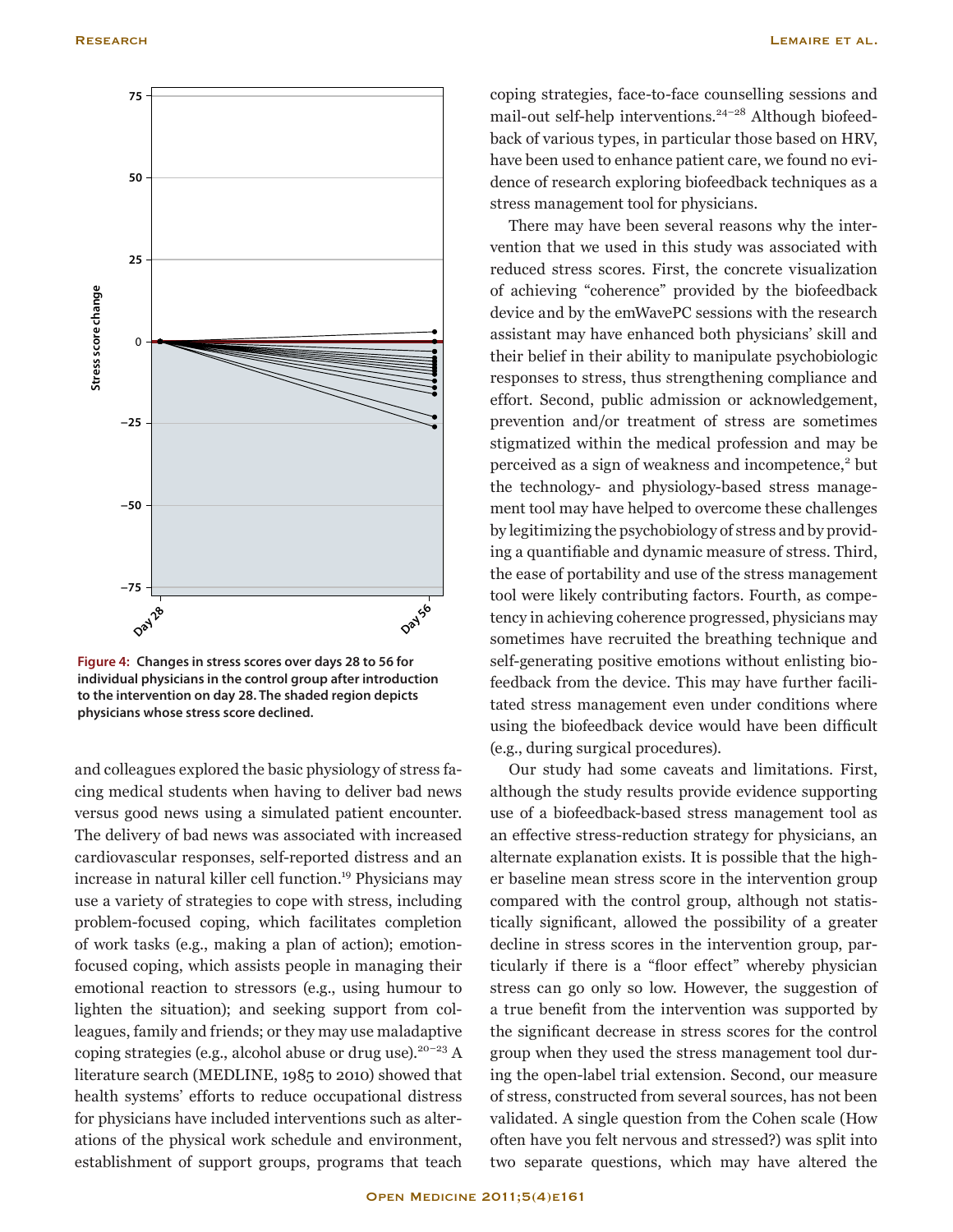validity of that part of the instrument used to measure stress in our study. We made this change because the physicians who described their stress in their own words during our pilot study seemed to attach a distinct meaning to each of these descriptors. In addition, our stress measure was constructed to incorporate both a general stress scale and items chosen to tap into the medical profession's dimensions of stress, based on physicians' descriptors of their stress experience. The subscale factor and sensitivity analysis suggested that the questionnaire was a robust measure of stress. This was reassuring, but this validation has not been replicated in an independent sample. Third, the study was not designed to identify whether the stress management tool was more effective for helping physicians cope with certain types of stress rather than other types. Fourth, the twice-weekly support from the research team may have contributed to stress reduction. However, the controlled study design should have attenuated this effect. It is also possible that these twice weekly visits increased stress because of the time commitment required from the physicians, such that the stress-reduction benefits might have been underestimated. Fifth, given that participants in the intervention group were not blinded, they may have been subject to the demand characteristics of the study and may have responded to the stress questionnaire in a manner that reduced their stress scores over time, simply because they knew such a reduction was anticipated. Finally, given that the study involved hospital-based physicians at a single centre, the results may have limited generalizability. Future research could be undertaken to confirm that the effect of the stress management tool on stress reduction is maintained over an even longer time period and whether or not it is more effective for certain stressors than others.

Although it is likely that a variety of stress management tools are needed to meet the various needs of physicians as individuals, the results of this study suggest that a biofeedback-based stress management tool is both efficacious and effective for helping hospital-based physicians to manage their feelings of stress. From these findings, further discussion about models of implementation should ensue. One approach would be to leave it to physicians themselves to initiate personal stress-reduction strategies such as using a stress management tool. Alternatively, health care organizations could proactively offer stress-reduction tools for health care providers or even assume greater accountability by introducing system-wide interventions to promote and evaluate physician wellness. Given the growing body of evidence supporting the association between physician wellness

and quality of patient care, a simple biofeedback-based stress management tool may present an additional strategy to manage physician stress.

**Contributors:** JBL contributed to study conception and design, analysis and interpretation of the data (including statistical analysis), drafting of the manuscript, critical revision of the manuscript for important intellectual content and obtaining funding. JEW contributed to study conception and design, critical revision of the manuscript for important intellectual content and obtaining funding. AML contributed to study conception and design, analysis and interpretation of the data (including statistical analysis) and critical revision of the manuscript for important intellectual content. JdG contributed to study conception and design, acquisition of data, revision of the manuscript for important intellectual content and administrative support. JPS contributed to study conception and design, acquisition of data, critical revision of the manuscript for important intellectual content and technical support. JBL had full access to all of the data in the study and, as guarantor for the study, takes responsibility for the integrity of the data and the accuracy of the data analysis. All of the other authors also had full access to the data and can take responsibility for the integrity of the data and the accuracy of the data analysis. Data sharing: no additional data are available.

**Acknowledgements**: We thank Debbie Gray for her assistance in coordinating the HeartMath instruction sessions, the Alberta Health Services instructors in HeartMath for their valuable assistance, and W.A. Ghali at the University of Calgary for his critical review of the manuscript. No compensation related to the study was provided for these services. We are also indebted to the Ward of the 21st Century Research and Innovation Centre and the Foothills Medical Staff Association, Foothills Medical Centre, Calgary, Alberta, for providing ongoing support of physician wellness research.

**Trial registration:** Clinicaltrials.gov identifier: E-22185

### **REFERENCES**

- 1. Arnetz BB. Psychosocial challenges facing physicians of today. *Soc Sci Med* 2001;52(2):203–213.
- 2. Wallace JE, Lemaire JB, Ghali WA. Physician wellness: a missing quality indicator. *Lancet* 2009;374(9702):1714–1721.
- 3. Holroyd KA, Penzien DB. Pharmacological versus non-pharmacological prophylaxis of recurrent migraine headache: a metaanalytic review of clinical trials. *Pain* 1990;42(1):1–13.
- 4. Kirsch CA, Blanchard EB, Parnes SM. A multiple-baseline evaluation of the treatment of subjective tinnitus with relaxation training and biofeedback. *Biofeedback Self Regul* 1987;12(4):295–312.
- 5. Goldstein IB, Shapiro D, Thananopavaran C. Home relaxation techniques for essential hypertension. *Psychosom Med*  1984;46(5):398–414.
- 6. Ryan M, Gevirtz R. Biofeedback-based psychophysiological treatment in a primary care setting: an initial feasibility study. *Appl Psychophysiol Biofeedback* 2004;29(2):79–93.
- 7. McCraty R, Atkinson M, Tiller WA, Rein G, Watkins AD. The effects of emotions on short-term power spectrum analysis of heart rate variability. *Am J Cardiol* 1995;76(14):1089–1093.
- 8. McCraty R, Atkinson M, Tomasino D, Stuppy WP. Analysis of twenty-four hour heart rate variability in patients with panic disorder. *Biol Psychol* 2001;56(2):131–150.
- 9. Rozman D, Whitaker R, Becman T, Jones D. A pilot intervention program which reduces psychological symptomatology in individuals with human immunodeficiency virus. *Complement Ther Med* 1996;4(4):226–232.